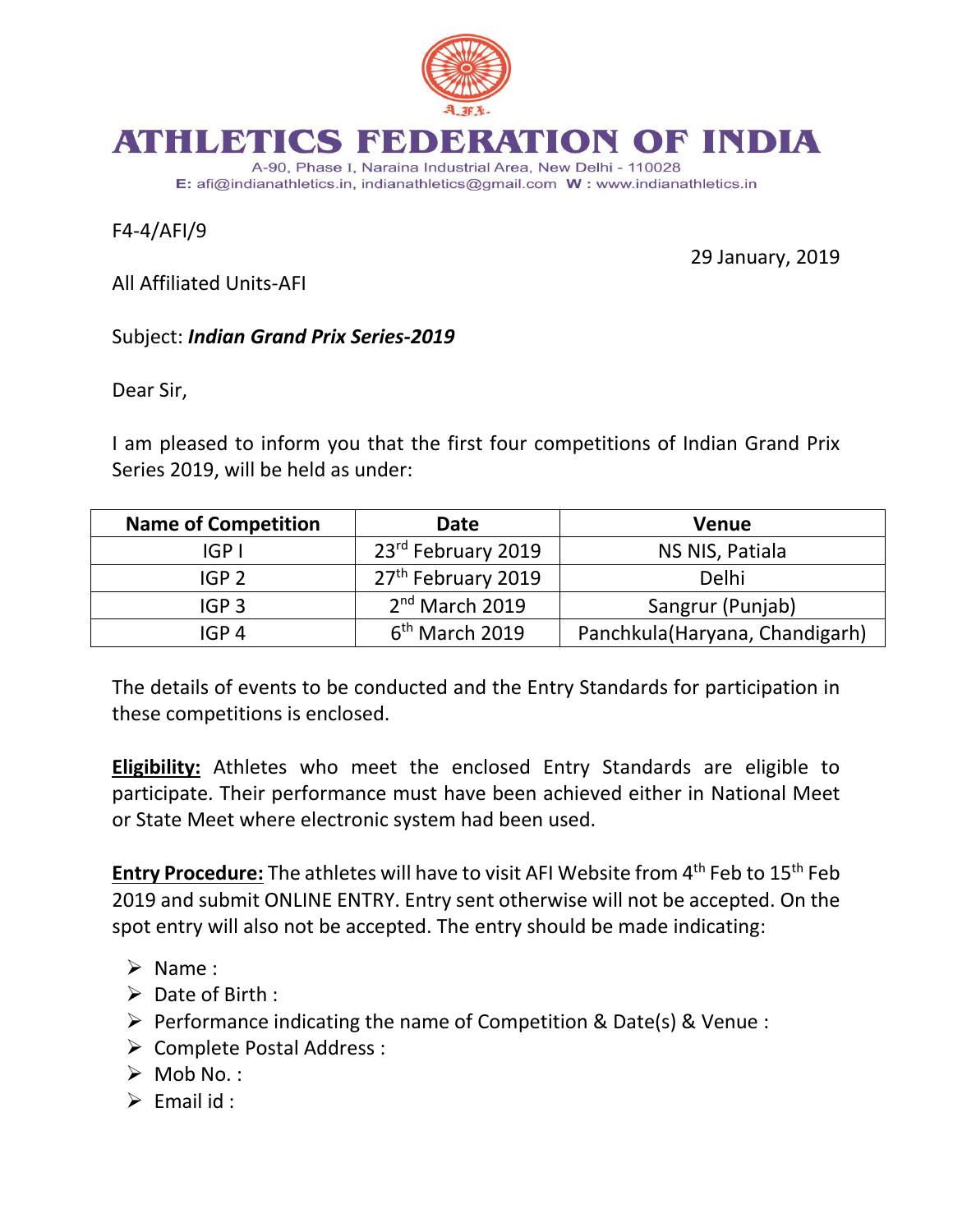## **Details of Entry**

IGP No : Date(s) : Venue : Event(s) :

Last Date of Entry: *15th February 2019 for all IGPs.*

**Accommodation & Transport**: Athletes have to make their own arrangements for transport & accommodation. No other logistics will be provided.

**Failure to Participate:** If any athlete fails to participate after sending the entry without any valid reason, he/she will not be allowed to participate in subsequent event.

**Entry Fee & Bib Number:** Entry fee of Rs. 500/- per event which will have to be deposited *ONLINE* only. No cash will be accepted at the competition venue. Bib No.s will be issued between 9:00am to 11:00am at the venue on the day of the competition.

It may please be noted that the federation has the right to reject any entry. You are requested to give it a wide publicity.

Your cooperation is solicited.

Thanking You Yours Sincerely

(C K Valson) Secretary, AFI